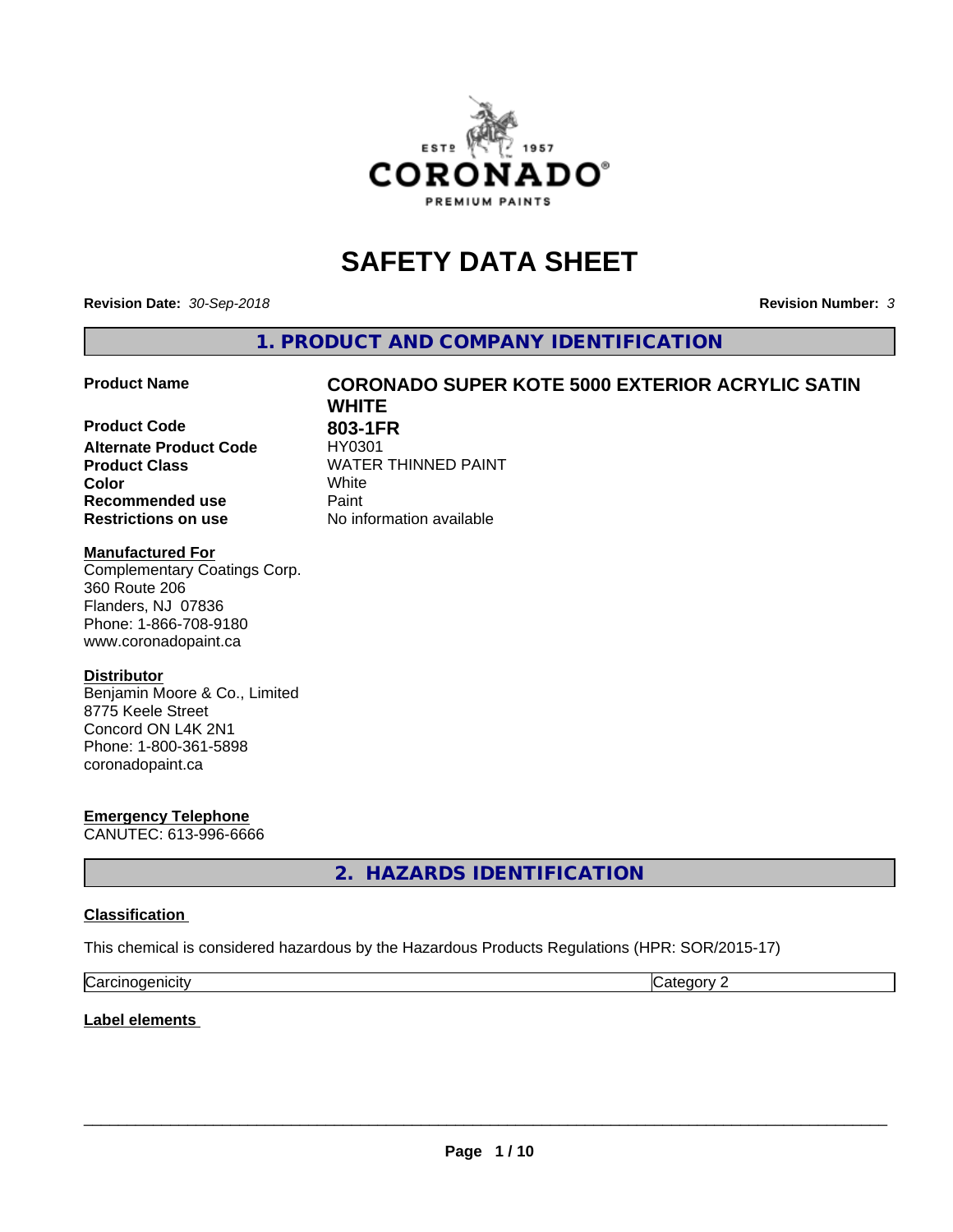\_\_\_\_\_\_\_\_\_\_\_\_\_\_\_\_\_\_\_\_\_\_\_\_\_\_\_\_\_\_\_\_\_\_\_\_\_\_\_\_\_\_\_\_\_\_\_\_\_\_\_\_\_\_\_\_\_\_\_\_\_\_\_\_\_\_\_\_\_\_\_\_\_\_\_\_\_\_\_\_\_\_\_\_\_\_\_\_\_\_\_\_\_

### **Warning**

**Hazard statements** Suspected of causing cancer



**Odor** little or no odor

### **Precautionary Statements - Prevention**

Obtain special instructions before use Do not handle until all safety precautions have been read and understood Use personal protective equipment as required

### **Precautionary Statements - Response**

IF exposed or concerned: Get medical advice/attention

# **Precautionary Statements - Storage**

Store locked up

### **Precautionary Statements - Disposal**

Dispose of contents/container to an approved waste disposal plant

### **Other information**

No information available

| <b>Chemical name</b>                                                         | <b>CAS No.</b> | Weight-%      |
|------------------------------------------------------------------------------|----------------|---------------|
| Titanium dioxide                                                             | 13463-67-7     | $10 - 30%$    |
| Nepheline syenite                                                            | 37244-96-5     | $3 - 7%$      |
| Kaolin                                                                       | 1332-58-7      | - 5%          |
| Zinc oxide                                                                   | 1314-13-2      | $-5%$         |
| Propylene glycol                                                             | $57 - 55 - 6$  | - 5%          |
| Propanoic acid, 2-methyl-, monoester with<br>2,2,4-trimethyl-1,3-pentanediol | 25265-77-4     | - 5%          |
| Sodium C14-C16 olefin sulfonate                                              | 68439-57-6     | $0.1 - 0.25%$ |
| Urea, N-(3,4-dichlorophenyl)-N,N-dimethyl-                                   | 330-54-1       | $0.1 - 0.25%$ |

**3. COMPOSITION INFORMATION ON COMPONENTS**

# **4. FIRST AID MEASURES**

General Advice **General Advice No hazards** which require special first aid measures.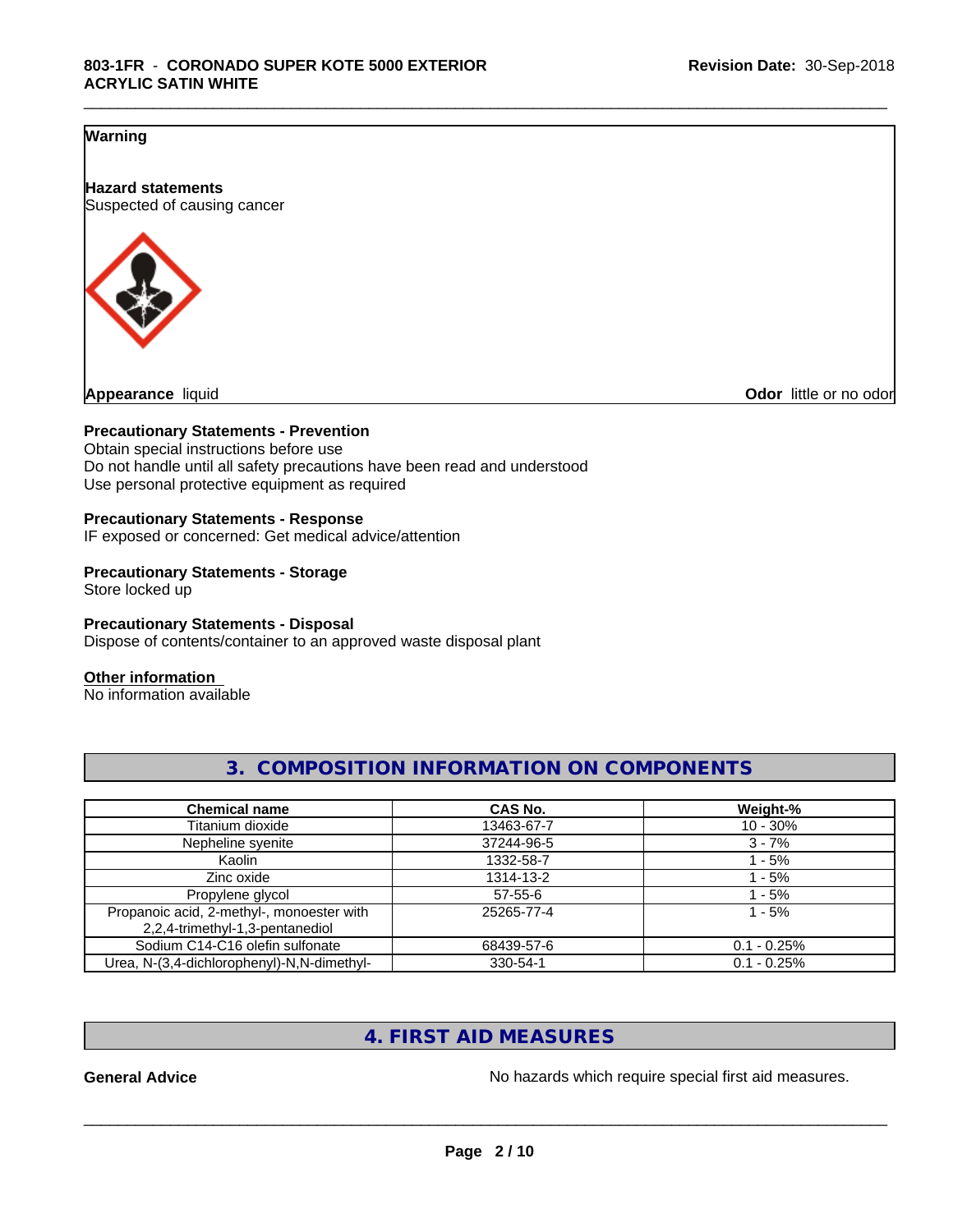| <b>Eye Contact</b>                     | Rinse thoroughly with plenty of water for at least 15<br>minutes and consult a physician.                |
|----------------------------------------|----------------------------------------------------------------------------------------------------------|
| <b>Skin Contact</b>                    | Wash off immediately with soap and plenty of water while<br>removing all contaminated clothes and shoes. |
| <b>Inhalation</b>                      | Move to fresh air. If symptoms persist, call a physician.                                                |
| Ingestion                              | Clean mouth with water and afterwards drink plenty of<br>water. Consult a physician if necessary.        |
| <b>Most Important Symptoms/Effects</b> | None known.                                                                                              |
| <b>Notes To Physician</b>              | Treat symptomatically.                                                                                   |

**5. FIRE-FIGHTING MEASURES**

| <b>Suitable Extinguishing Media</b>                                              | Use extinguishing measures that are appropriate to local<br>circumstances and the surrounding environment.                                                                                                                        |  |  |
|----------------------------------------------------------------------------------|-----------------------------------------------------------------------------------------------------------------------------------------------------------------------------------------------------------------------------------|--|--|
| <b>Protective Equipment And Precautions For</b><br><b>Firefighters</b>           | As in any fire, wear self-contained breathing apparatus<br>pressure-demand, MSHA/NIOSH (approved or equivalent)<br>and full protective gear.<br>Closed containers may rupture if exposed to fire or<br>extreme heat.<br>No<br>No. |  |  |
| <b>Specific Hazards Arising From The Chemical</b>                                |                                                                                                                                                                                                                                   |  |  |
| <b>Sensitivity To Mechanical Impact</b>                                          |                                                                                                                                                                                                                                   |  |  |
| <b>Sensitivity To Static Discharge</b>                                           |                                                                                                                                                                                                                                   |  |  |
| <b>Flash Point Data</b><br>Flash Point (°F)<br>Flash Point (°C)<br><b>Method</b> | Not applicable<br>Not applicable<br>Not applicable                                                                                                                                                                                |  |  |
| <b>Flammability Limits In Air</b>                                                |                                                                                                                                                                                                                                   |  |  |
| Lower flammability limit:<br><b>Upper flammability limit:</b>                    | Not applicable<br>Not applicable                                                                                                                                                                                                  |  |  |
| <b>NFPA</b><br>Health: 1<br>Flammability: 0                                      | <b>Instability: 0</b><br><b>Special: Not Applicable</b>                                                                                                                                                                           |  |  |
| <b>NFPA Legend</b><br>0 Not Hazardous                                            |                                                                                                                                                                                                                                   |  |  |

- 0 Not Hazardous
- 1 Slightly
- 2 Moderate
- 3 High
- 4 Severe

*The ratings assigned are only suggested ratings, the contractor/employer has ultimate responsibilities for NFPA ratings where this system is used.*

*Additional information regarding the NFPA rating system is available from the National Fire Protection Agency (NFPA) at www.nfpa.org.*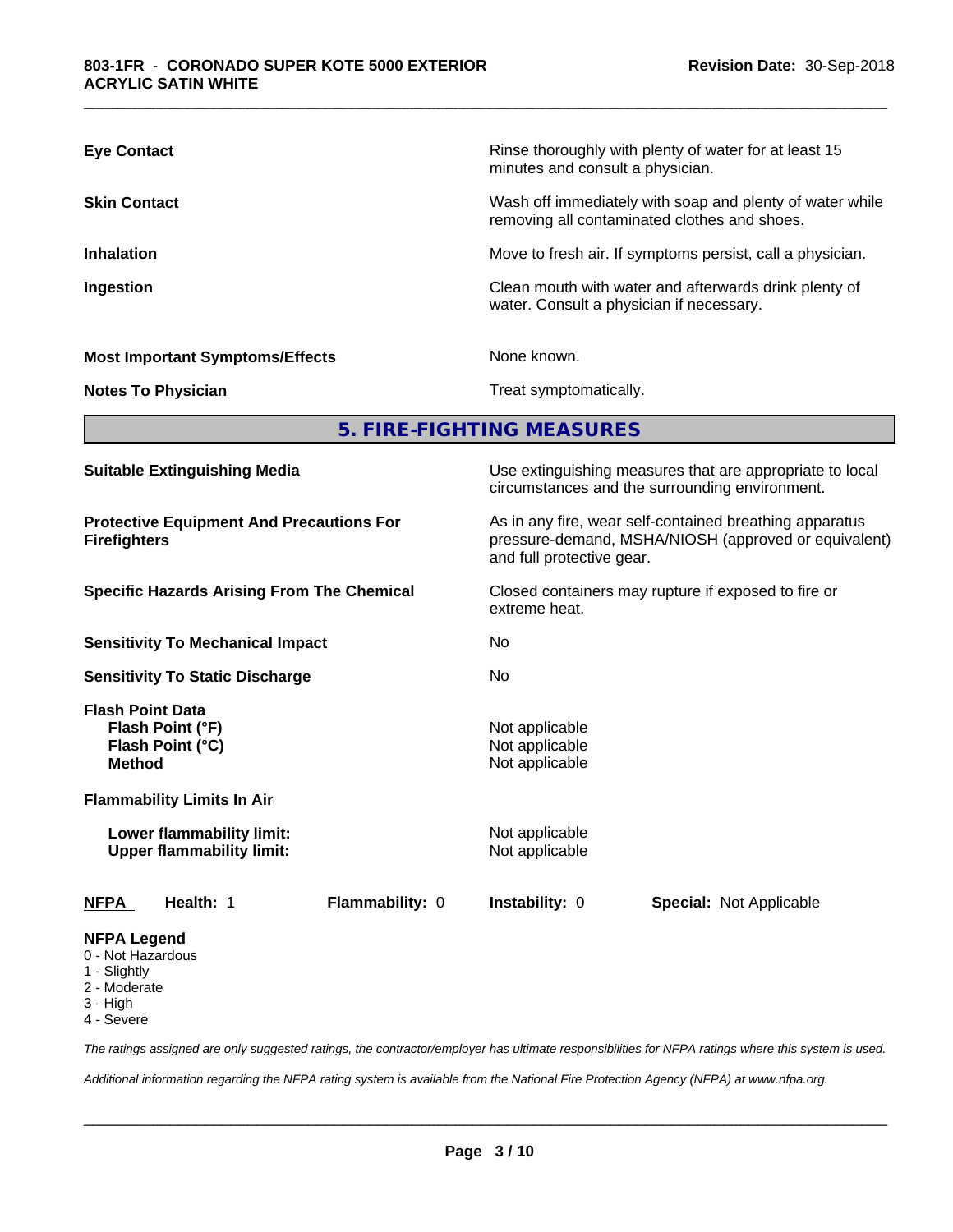# **6. ACCIDENTAL RELEASE MEASURES**

\_\_\_\_\_\_\_\_\_\_\_\_\_\_\_\_\_\_\_\_\_\_\_\_\_\_\_\_\_\_\_\_\_\_\_\_\_\_\_\_\_\_\_\_\_\_\_\_\_\_\_\_\_\_\_\_\_\_\_\_\_\_\_\_\_\_\_\_\_\_\_\_\_\_\_\_\_\_\_\_\_\_\_\_\_\_\_\_\_\_\_\_\_

**Personal Precautions Precautions** Avoid contact with skin, eyes and clothing. Ensure adequate ventilation.

**Other Information Other Information Prevent further leakage or spillage if safe to do so.** 

**Environmental precautions** See Section 12 for additional Ecological Information.

**Methods for Cleaning Up Soak** up with inert absorbent material. Sweep up and shovel into suitable containers for disposal.

# **7. HANDLING AND STORAGE**

**Handling Handling Avoid contact with skin, eyes and clothing. Avoid breathing** vapors, spray mists or sanding dust. In case of insufficient ventilation, wear suitable respiratory equipment.

**Storage** Storage **Keep container tightly closed.** Keep out of the reach of children.

**Incompatible Materials** Noinformation available

# **8. EXPOSURE CONTROLS/PERSONAL PROTECTION**

### **Exposure Limits**

| <b>Chemical name</b>                              | <b>ACGIH TLV</b>                                       | <b>Alberta</b>                                         | <b>British Columbia</b>                                   | <b>Ontario</b>                                          | Quebec                                                                 |
|---------------------------------------------------|--------------------------------------------------------|--------------------------------------------------------|-----------------------------------------------------------|---------------------------------------------------------|------------------------------------------------------------------------|
| Titanium dioxide                                  | 10 mg/m $3$ - TWA                                      | 10 mg/m $3$ - TWA                                      | 10 mg/m $3$ - TWA<br>$3$ mg/m <sup>3</sup> - TWA          | 10 mg/m $3$ - TWA                                       | 10 mg/m $3$ - TWAEV                                                    |
| Nepheline syenite                                 | N/E                                                    | N/E                                                    | N/E                                                       | 10 mg/m $3$ - TWA                                       | N/E                                                                    |
| Kaolin                                            | $2 \text{ mg/m}^3$ - TWA                               | $2 \text{ mg/m}^3$ - TWA                               | $2 \text{ mg/m}^3$ - TWA                                  | $2 \text{ mg/m}^3$ - TWA                                | 5 mg/m <sup>3</sup> - TWAEV                                            |
| Zinc oxide                                        | $2 \text{ mg/m}^3$ - TWA<br>$10 \text{ mg/m}^3$ - STEL | $2 \text{ mg/m}^3$ - TWA<br>$10 \text{ mg/m}^3$ - STEL | $2 \text{ mg/m}^3$ - TWA<br>$10$ mg/m <sup>3</sup> - STEL | $2 \text{ mg/m}^3$ - TWA<br>$10 \text{ mg/m}^3$ - STEL  | 10 mg/m $3$ - TWAEV<br>$5 \text{ mg/m}^3$ - TWAEV<br>10 $mq/m3$ - STEV |
| Propylene glycol                                  | N/E                                                    | N/E                                                    | N/E                                                       | 10 mg/m $3$ - TWA<br>50 ppm - TWA<br>155 mg/m $3$ - TWA | N/E                                                                    |
| Urea.<br>N-(3,4-dichlorophenyl)-N,N-di<br>methyl- | 10 mg/m $3$ - TWA                                      | 10 mg/m $3 - TWA$                                      | 10 mg/m $3$ - TWA                                         | 10 mg/m $3$ - TWA                                       | 10 mg/m $3$ - TWAEV                                                    |

### **Legend**

ACGIH - American Conference of Governmental Industrial Hygienists

Alberta - Alberta Occupational Exposure Limits

British Columbia - British Columbia Occupational Exposure Limits

Ontario - Ontario Occupational Exposure Limits

Quebec - Quebec Occupational Exposure Limits N/E - Not established

# **Personal Protective Equipment**<br> **Eve/Face Protection**

**Engineering Measures Engineering Measures Engineering Measures Ensure adequate ventilation, especially in confined areas.** 

Safety glasses with side-shields. **Skin Protection Protection Protective gloves and impervious clothing.**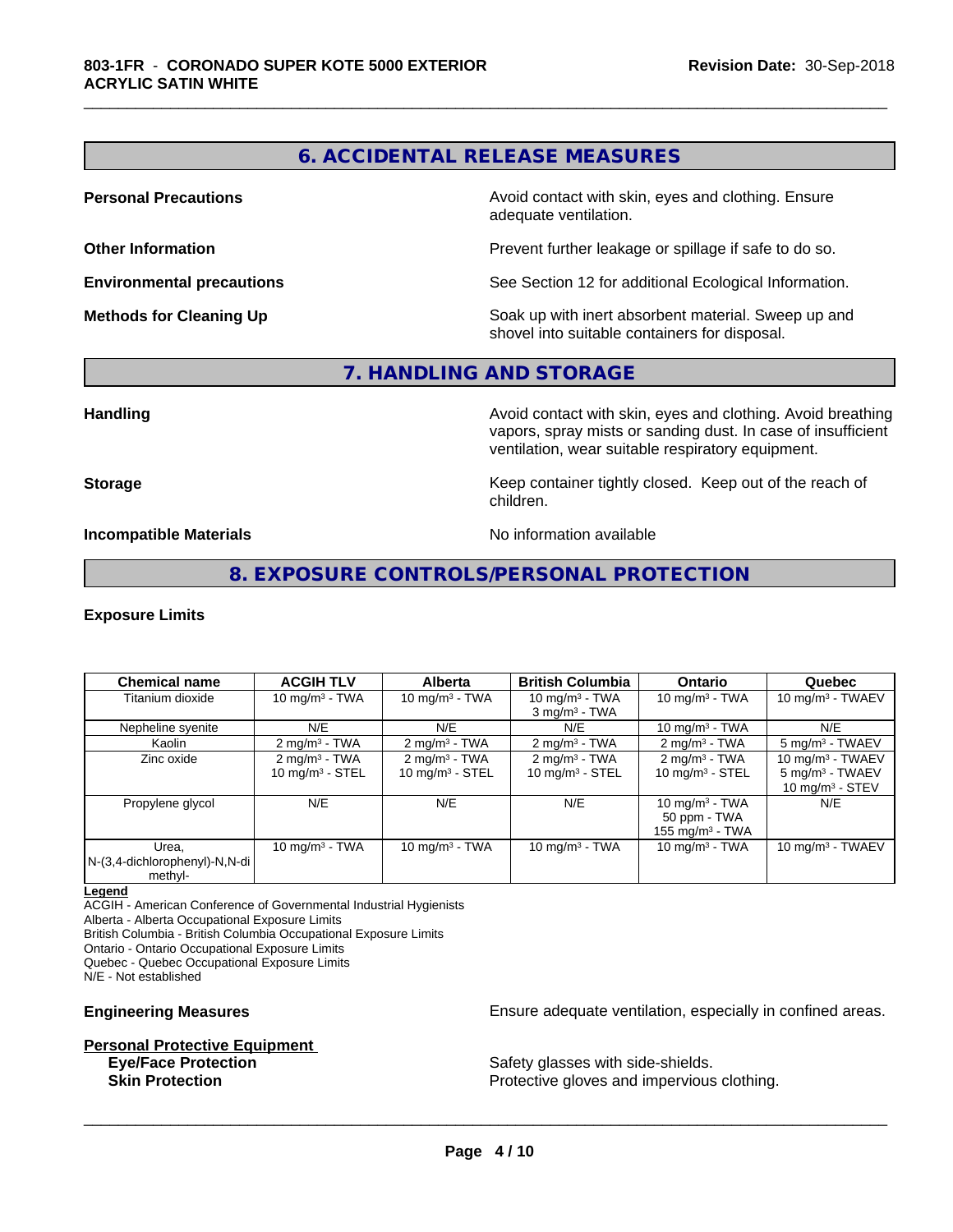**Respiratory Protection In case of insufficient ventilation wear suitable respiratory** equipment.

**Hygiene Measures Avoid contact with skin, eyes and clothing. Remove and Avoid contact with skin, eyes and clothing. Remove and Avoid contact with skin, eyes and clothing. Remove and** wash contaminated clothing before re-use. Wash thoroughly after handling.

### **9. PHYSICAL AND CHEMICAL PROPERTIES**

**Appearance** liquid **Odor** little or no odor **Odor Threshold No information available No information available Density (Ibs/gal)** 10.55 - 10.65 **Specific Gravity** 1.26 - 1.28 **pH pH**  $\blacksquare$ **Viscosity (cps)** No information available **Solubility(ies)** No information available **Water solubility Water solubility Water solubility Water solubility Water solubility Water solution Evaporation Rate No information available No information available Vapor pressure @20 °C (kPa)** No information available **Vapor density No information available Wt.** % Solids 40 - 50 **Vol. % Solids** 25 - 35 **Wt. % Volatiles** 50 - 60 **Vol. % Volatiles** 65 - 75 **VOC Regulatory Limit (g/L)**  $\leq 100$ <br> **Boiling Point (°F)** 212 **Boiling Point (°F) Boiling Point (°C)** 100 **Freezing Point (°F)** 32 **Freezing Point (°C)** 0 **Flash Point (°F)** Not applicable **Flash Point (°C)** Not applicable **Method** Not applicable **Flammability (solid, gas)** Not applicable **Upper flammability limit:** Not applicable **Lower flammability limit:** Not applicable **Autoignition Temperature (°F)** No information available **Autoignition Temperature (°C)** No information available **Decomposition Temperature (°F)** No information available **Decomposition Temperature (°C)** No information available<br> **Partition coefficient Partition available** 

# **No information available**

\_\_\_\_\_\_\_\_\_\_\_\_\_\_\_\_\_\_\_\_\_\_\_\_\_\_\_\_\_\_\_\_\_\_\_\_\_\_\_\_\_\_\_\_\_\_\_\_\_\_\_\_\_\_\_\_\_\_\_\_\_\_\_\_\_\_\_\_\_\_\_\_\_\_\_\_\_\_\_\_\_\_\_\_\_\_\_\_\_\_\_\_\_

### **10. STABILITY AND REACTIVITY**

| <b>Reactivity</b>             | Not Applicable                           |
|-------------------------------|------------------------------------------|
| <b>Chemical Stability</b>     | Stable under normal conditions.          |
| <b>Conditions to avoid</b>    | Prevent from freezing.                   |
| <b>Incompatible Materials</b> | No materials to be especially mentioned. |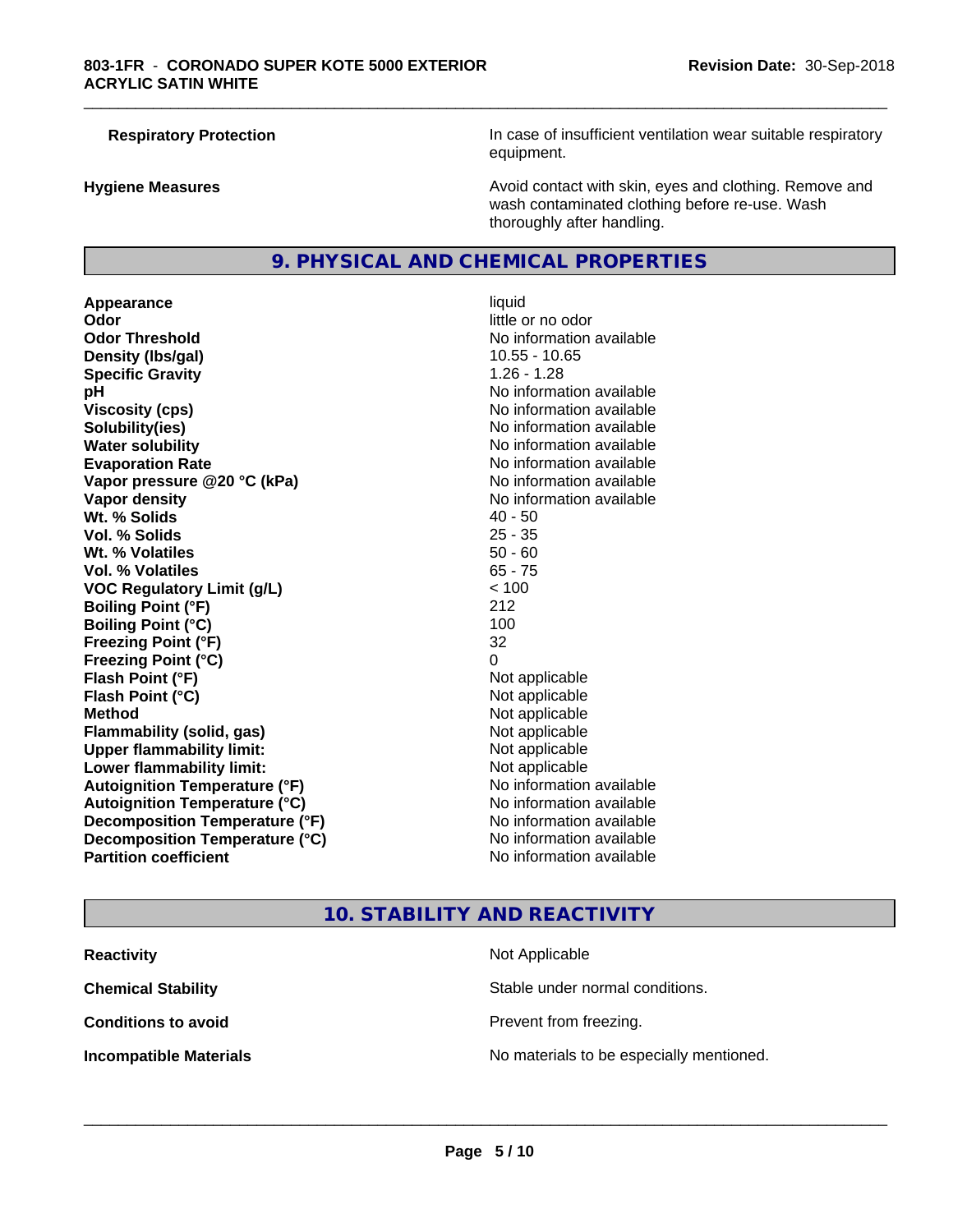### **Hazardous Decomposition Products** None under normal use.

\_\_\_\_\_\_\_\_\_\_\_\_\_\_\_\_\_\_\_\_\_\_\_\_\_\_\_\_\_\_\_\_\_\_\_\_\_\_\_\_\_\_\_\_\_\_\_\_\_\_\_\_\_\_\_\_\_\_\_\_\_\_\_\_\_\_\_\_\_\_\_\_\_\_\_\_\_\_\_\_\_\_\_\_\_\_\_\_\_\_\_\_\_

**Possibility of hazardous reactions** None under normal conditions of use.

### **11. TOXICOLOGICAL INFORMATION**

### **Product Information Information on likely routes of exposure**

**Principal Routes of Exposure Exposure** Eye contact, skin contact and inhalation.

**Acute Toxicity** 

**Product Information No information No information** available

### **Symptoms related to the physical,chemical and toxicological characteristics**

**Symptoms** No information available

### **Delayed and immediate effects as well as chronic effects from short and long-term exposure**

**Sensitization**<br> **No** information available.<br> **No** information available.<br>
No information available. **Neurological Effects Mutagenic Effects Mutagenic Effects No information available. Reproductive Effects**<br> **Reproductive Effects**<br> **Developmental Effects**<br> **No information available. Developmental Effects No information available.**<br> **Target organ effects No information available. Target organ effects STOT -** single exposure<br> **STOT -** repeated exposure<br>
No information available **STOT** - repeated exposure **Other adverse effects** Noinformation available. **Aspiration Hazard No information available.** No information available.

**Eye contact** May cause slight irritation **Skin contact** Substance may cause slight skin irritation. Prolonged or repeated contact may dry skin and cause irritation. **Inhalation** May cause irritation of respiratory tract. **Ingestion Ingestion Ingestion may cause gastrointestinal irritation, nausea,** vomiting and diarrhea.

### **Numerical measures of toxicity**

**The following values are calculated based on chapter 3.1 of the GHS document**

| ATEmix (oral)          | 47202 mg/kg |
|------------------------|-------------|
| <b>ATEmix (dermal)</b> | 517681      |

### **Component Information**

Titanium dioxide LD50 Oral: > 10000 mg/kg (Rat) Kaolin LD50 Oral: > 5000 mg/kg (Rat) Zinc oxide LD50 Oral: 5000 mg/kg (Rat)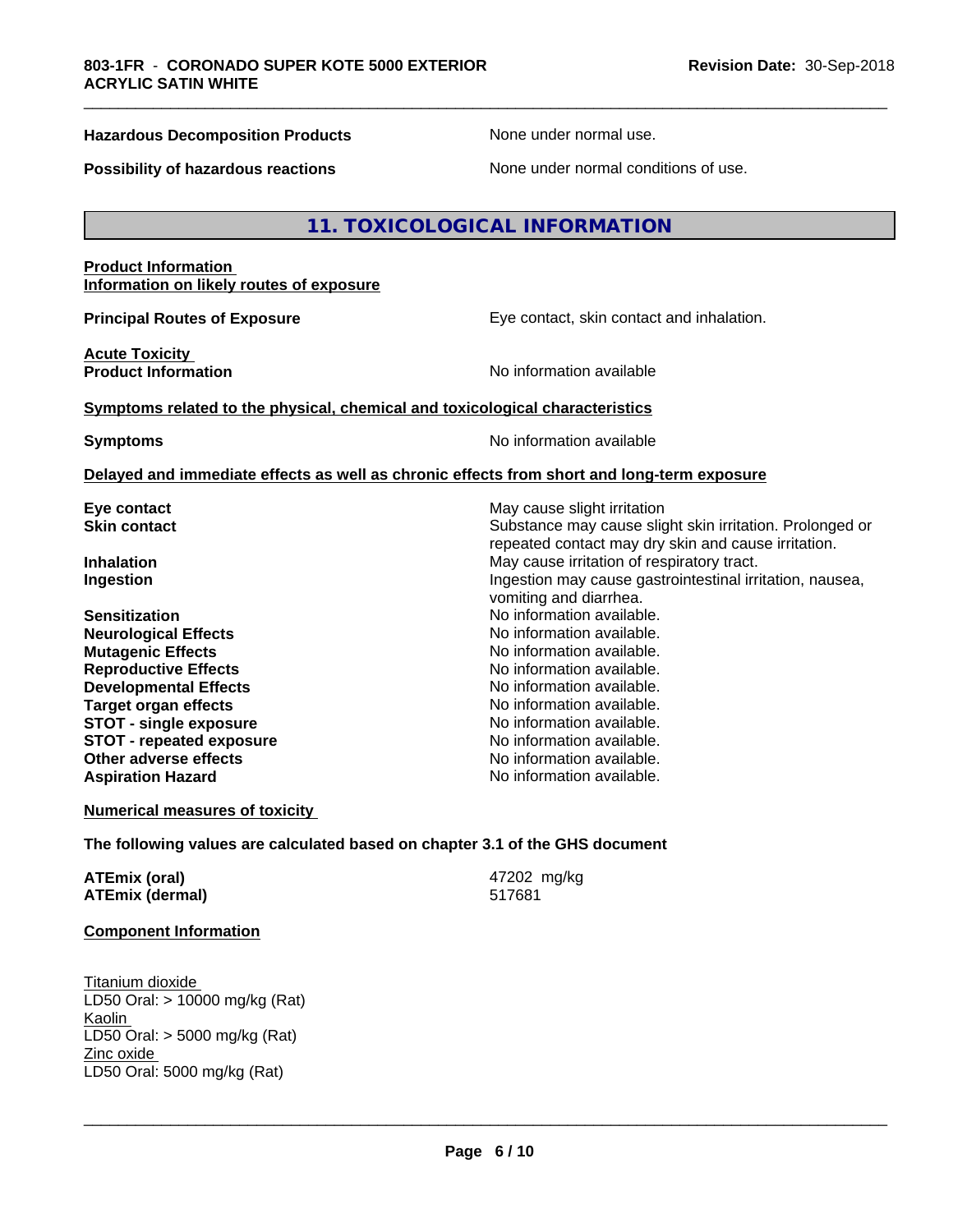LC50 Inhalation (Dust):  $> 5700$  mg/m<sup>3</sup> (Rat, 4 hr.) Propylene glycol LD50 Oral: 20000 mg/kg (Rat) LD50 Dermal: 20800 mg/kg (Rabbit) Urea, N-(3,4-dichlorophenyl)-N,N-dimethyl- LD50 Oral: 1017 mg/kg (Rat) LD50 Dermal: > 5000 mg/kg (Rat)

### **Chronic Toxicity**

### **Carcinogenicity**

*The information below indicateswhether each agency has listed any ingredient as a carcinogen:.*

| <b>Chemical name</b> | <b>IARC</b>                     | <b>NTP</b> |
|----------------------|---------------------------------|------------|
|                      | 2B<br>Possible Human Carcinogen |            |
| Titanium<br>dioxide  |                                 |            |

\_\_\_\_\_\_\_\_\_\_\_\_\_\_\_\_\_\_\_\_\_\_\_\_\_\_\_\_\_\_\_\_\_\_\_\_\_\_\_\_\_\_\_\_\_\_\_\_\_\_\_\_\_\_\_\_\_\_\_\_\_\_\_\_\_\_\_\_\_\_\_\_\_\_\_\_\_\_\_\_\_\_\_\_\_\_\_\_\_\_\_\_\_

• Although IARC has classified titanium dioxide as possibly carcinogenic to humans (2B), their summary concludes: "No significant exposure to titanium dioxide is thought to occur during the use of products in which titanium dioxide is bound to other materials, such as paint."

### **Legend**

IARC - International Agency for Research on Cancer NTP - National Toxicity Program OSHA - Occupational Safety & Health Administration

**12. ECOLOGICAL INFORMATION**

### **Ecotoxicity Effects**

The environmental impact of this product has not been fully investigated.

### **Product Information**

### **Acute Toxicity to Fish**

No information available

### **Acute Toxicity to Aquatic Invertebrates**

No information available

### **Acute Toxicity to Aquatic Plants**

No information available

### **Persistence / Degradability**

No information available.

### **Bioaccumulation**

There is no data for this product.

### **Mobility in Environmental Media**

No information available.

### **Ozone**

No information available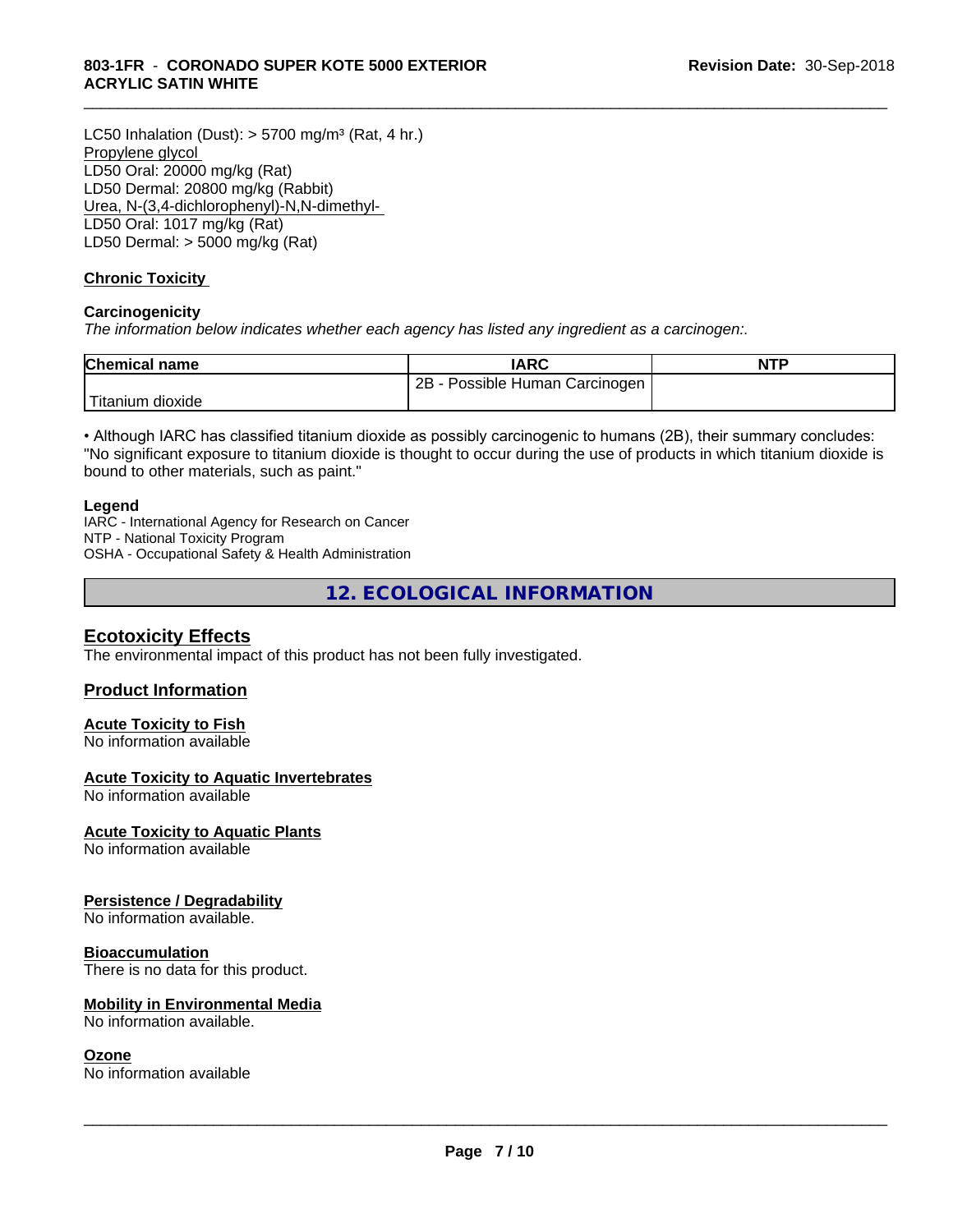### **Component Information**

### **Acute Toxicity to Fish**

Titanium dioxide  $LC50:$  > 1000 mg/L (Fathead Minnow - 96 hr.) Propylene glycol LC50: 710 mg/L (Fathead Minnow - 96 hr.) Urea, N-(3,4-dichlorophenyl)-N,N-dimethyl- LC50: 3.5 mg/L (Rainbow Trout - 96 hr.)

### **Acute Toxicity to Aquatic Invertebrates**

Propylene glycol EC50: > 10000 mg/L (Daphnia magna - 24 hr.)

### **Acute Toxicity to Aquatic Plants**

No information available

### **13. DISPOSAL CONSIDERATIONS**

**Waste Disposal Method Dispose of in accordance with federal, state, provincial,** and local regulations. Local requirements may vary, consult your sanitation department or state-designated environmental protection agency for more disposal options.

**14. TRANSPORT INFORMATION**

**TDG** Not regulated

\_\_\_\_\_\_\_\_\_\_\_\_\_\_\_\_\_\_\_\_\_\_\_\_\_\_\_\_\_\_\_\_\_\_\_\_\_\_\_\_\_\_\_\_\_\_\_\_\_\_\_\_\_\_\_\_\_\_\_\_\_\_\_\_\_\_\_\_\_\_\_\_\_\_\_\_\_\_\_\_\_\_\_\_\_\_\_\_\_\_\_\_\_

**ICAO / IATA** Not regulated

**IMDG / IMO** Not regulated

 $\overline{\phantom{a}}$  ,  $\overline{\phantom{a}}$  ,  $\overline{\phantom{a}}$  ,  $\overline{\phantom{a}}$  ,  $\overline{\phantom{a}}$  ,  $\overline{\phantom{a}}$  ,  $\overline{\phantom{a}}$  ,  $\overline{\phantom{a}}$  ,  $\overline{\phantom{a}}$  ,  $\overline{\phantom{a}}$  ,  $\overline{\phantom{a}}$  ,  $\overline{\phantom{a}}$  ,  $\overline{\phantom{a}}$  ,  $\overline{\phantom{a}}$  ,  $\overline{\phantom{a}}$  ,  $\overline{\phantom{a}}$ 

# **15. REGULATORY INFORMATION**

### **International Inventories**

| <b>TSCA: United States</b> | Yes - All components are listed or exempt. |
|----------------------------|--------------------------------------------|
| <b>DSL: Canada</b>         | Yes - All components are listed or exempt. |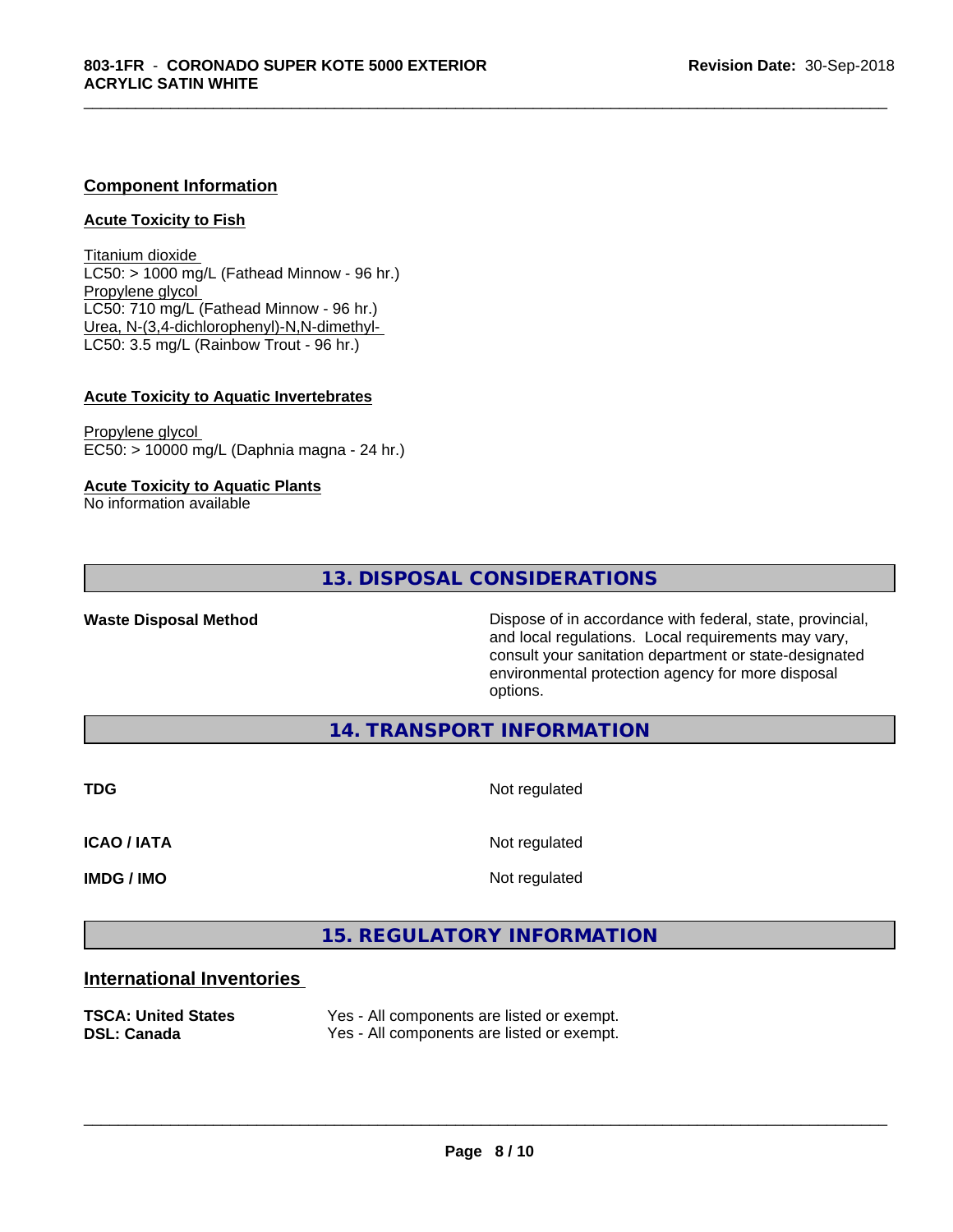### **National Pollutant Release Inventory (NPRI)**

### **NPRI Parts 1- 4**

This product contains the following Parts 1-4 NPRI chemicals:

*None*

### **NPRI Part 5**

This product contains the following NPRI Part 5 Chemicals:

*None*

### **WHMIS Regulatory Status**

This product has been classified in accordance with the hazard criteria of the Hazardous Products Regulations (HPR) and the SDS contains all the information required by the HPR.

\_\_\_\_\_\_\_\_\_\_\_\_\_\_\_\_\_\_\_\_\_\_\_\_\_\_\_\_\_\_\_\_\_\_\_\_\_\_\_\_\_\_\_\_\_\_\_\_\_\_\_\_\_\_\_\_\_\_\_\_\_\_\_\_\_\_\_\_\_\_\_\_\_\_\_\_\_\_\_\_\_\_\_\_\_\_\_\_\_\_\_\_\_

| <b>16. OTHER INFORMATION</b>                                                                                                                          |                                                    |                                                                            |                      |                                                                                                                                               |
|-------------------------------------------------------------------------------------------------------------------------------------------------------|----------------------------------------------------|----------------------------------------------------------------------------|----------------------|-----------------------------------------------------------------------------------------------------------------------------------------------|
| HMIS -                                                                                                                                                | Health: $1*$                                       | <b>Flammability: 0</b>                                                     | <b>Reactivity: 0</b> | $PPE: -$                                                                                                                                      |
| <b>HMIS Legend</b><br>0 - Minimal Hazard<br>1 - Slight Hazard<br>2 - Moderate Hazard<br>3 - Serious Hazard<br>4 - Severe Hazard<br>* - Chronic Hazard | present under the actual normal conditions of use. | X - Consult your supervisor or S.O.P. for "Special" handling instructions. |                      | Note: The PPE rating has intentionally been left blank. Choose appropriate PPE that will protect employees from the hazards the material will |

*Caution: HMISÒ ratings are based on a 0-4 rating scale, with 0 representing minimal hazards or risks, and 4 representing significant hazards or risks. Although HMISÒ ratings are not required on MSDSs under 29 CFR 1910.1200, the preparer, has chosen to provide them. HMISÒ ratings are to be used only in conjunction with a fully implemented HMISÒ program by workers who have received appropriate HMISÒ training. HMISÒ is a registered trade and service mark of the NPCA. HMISÒ materials may be purchased exclusively from J. J. Keller (800) 327-6868.*

 **WARNING!** If you scrape, sand, or remove old paint, you may release lead dust. LEAD IS TOXIC. EXPOSURE TO LEAD DUST CAN CAUSE SERIOUS ILLNESS, SUCH AS BRAIN DAMAGE, ESPECIALLY IN CHILDREN. PREGNANT WOMEN SHOULD ALSO AVOID EXPOSURE.Wear a NIOSH approved respirator to control lead exposure. Clean up carefully with a HEPA vacuum and a wet mop. Before you start, find out how to protect yourself and your family by logging onto Health Canada @

http://www.hc-sc.gc.ca/ewh-semt/contaminants/lead-plomb/asked\_questions-questions\_posees-eng.php.

| <b>Prepared By</b>         | <b>Product Stewardship Department</b><br>Benjamin Moore & Co.<br>101 Paragon Drive<br>Montvale, NJ 07645<br>800-225-5554 |
|----------------------------|--------------------------------------------------------------------------------------------------------------------------|
| <b>Revision Date:</b>      | 30-Sep-2018                                                                                                              |
| <b>Reason for revision</b> | Not available                                                                                                            |